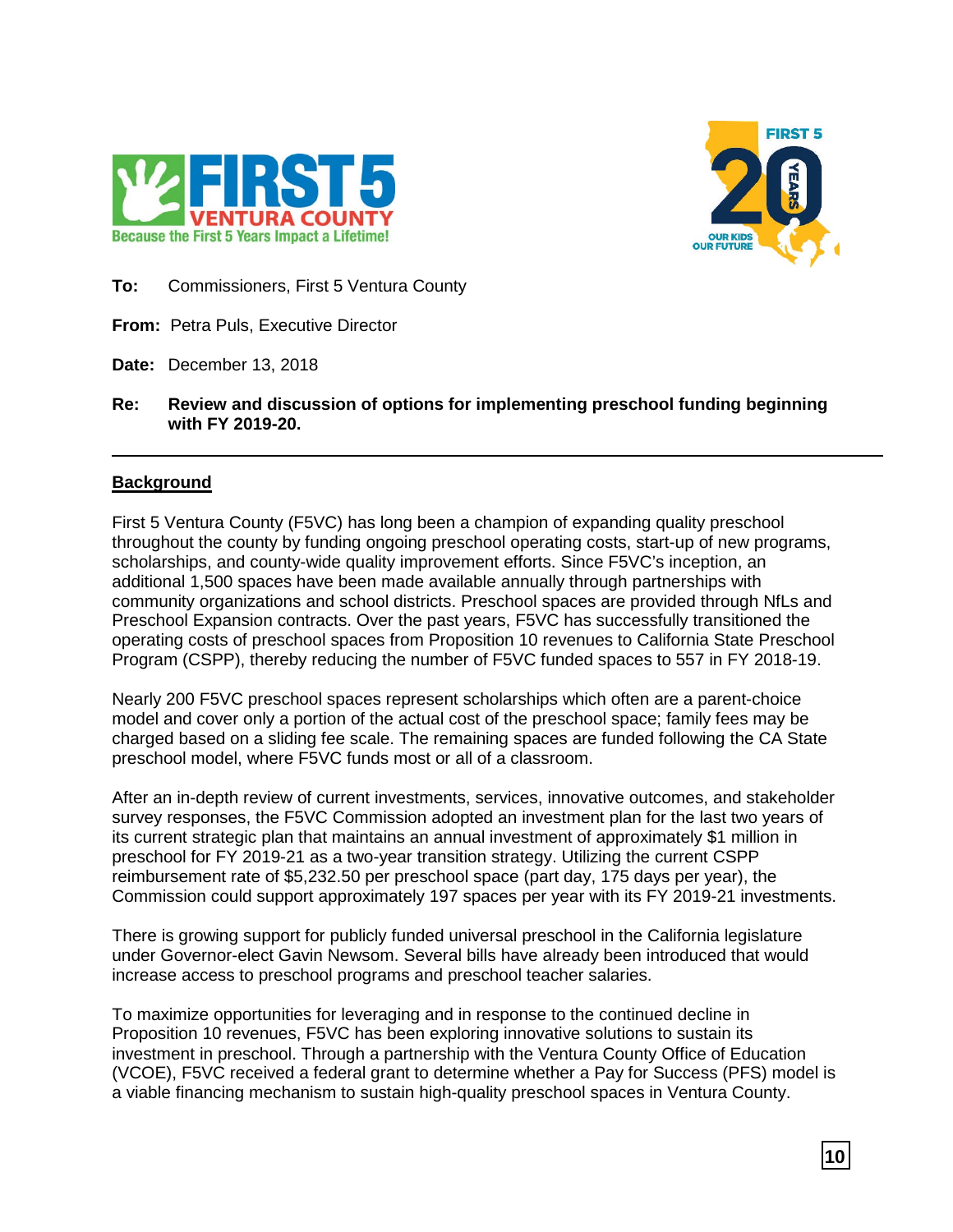PFS is an innovative, performance-based financing model that can potentially sustain and expand preschool by leveraging private investments. PFS financing models:

- Can demonstrate long-term savings/cost avoidance by replacing remedial services with preventative services.
- Offer repayment on the principal with a potential return on investment.
- Demonstrate the impact of programs and engage new partners.

# **Pay For Success Student Outcomes Analysis**

As part of the PFS Feasibility Study, a Student Outcomes Analysis was conducted to examine the effects of preschool for children attending kindergarten through third grade in the Oxnard School District (OSD). The analysis evaluated the impact preschool may have on specific measurable outcomes that are linked to cashable savings (e.g. attendance, special education, English Language Learners classification, and 3rd grade reading scores).

### Key Findings and Take-Away

The data that was available (see data limitations below) to conduct the student outcomes analysis for students in the OSD does not provide evidence that would associate our current part-day preschool model with cashable savings linked to attendance, ELL designation, or special education placement. The results appear to be in line with recent national and state findings, and trends that show positive outcomes are more likely to be achieved with a full day/full year preschool space, ideally with wrap around family support services, rather than a traditional part day/part year preschool space.

#### Data Limitations

- Small sample size. 609 children in OSD K through 3<sup>rd</sup> grade attended F5VC funded preschool. 1986 children attended any preschool and 1391 children did not attend preschool. No data relative to preschool attendance for 24,273 children in K-3rd grade.
- Income data not available beyond the 609 children who attended a F5VC funded preschool.
- Kindergarten assessments, first grade test scores, or social-emotional assessments are not available.
- Unable to determine which children came into preschool with a special education diagnosis.

### **Discussion of preschool options and priorities**

Based on the results of the student outcomes analysis, the changing State policy climate, and fewer Prop 10 resources, a workgroup will be assembled to explore a number of options for future Preschool investments and develop a recommendation for the Commission's consideration.

Potential Preschool Model Options

- Model A: Part day preschool spaces/classrooms (current model)
- Model B: Scholarships parent-choice model
- Model C: Expand existing part day CSPP spaces into extended day spaces
- Model D: Part day preschool spaces/classrooms with enhanced wrap around family services (e.g. Parents as Teachers)
- Model E: Combination of Models A, B, or C